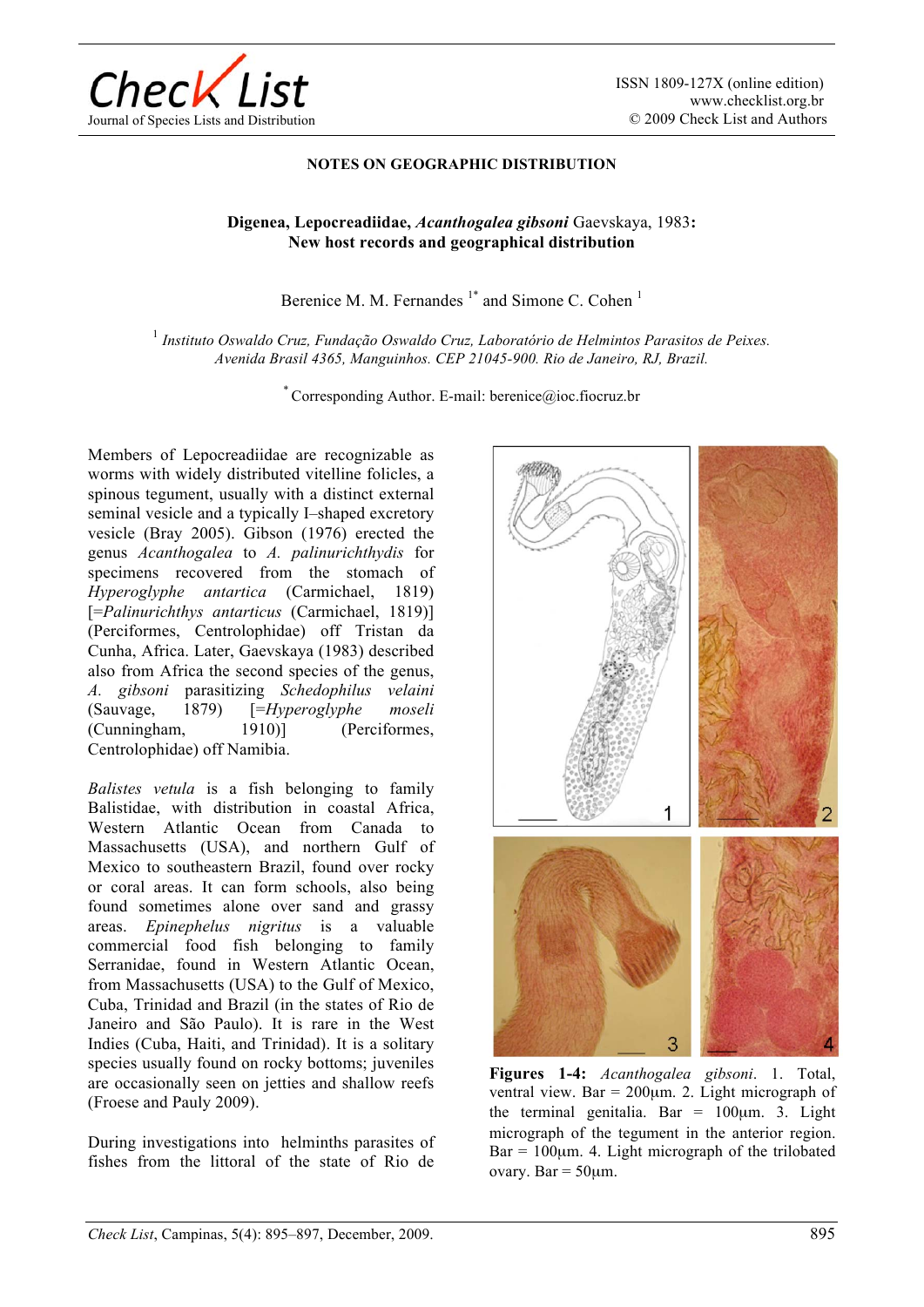Janeiro, Brazil, specimens of *Acanthogalea* were collected from *Balistes vetula* and *Epinephelus nigritus*, and identified as *A. gibsoni*, which represents the first record of this genus in South America and in two new hosts.

From July 2007 to September 2008, three specimens of *Balistes vetula* and eight specimens of *Epinephelus nigritus* were examined. They were obtained from the fish market of Angra dos Reis, state of Rio de Janeiro, and were captured in the surrounding waters of this area (23°00'24" S, 44°19'05" W). Fishes were identified following Szpilman (2000).

Digenea were cold fixed in AFA (alcohol, formalin and acetic acid), under light cover glass pressure. Specimens were stained with Langeron's alcoholic acid carmine, dehydrated in an ethyl alcohol series, cleared in beechwood creosote and mounted in Canada balsam as permanent slides. Measurements are given in micrometers. The specimens were observed in a Zeiss Axioskop 2 Plus® microscope, figure was drawn with the aid of a drawing tube and the images were captured in a Sony MPEGMovie EX DSC-S75® digital camera. Specimens studied are deposited in the Helminthological Collection of the *Instituto Oswaldo Cruz* (CHIOC) in Brazil.

*Acanthogalea gibsoni* Gaevskaya, 1983 (Lepocreadiinae, Lepocreadiidae) (Figures 1-4). *Hosts*: *Balistes vetula* (Linnaeus, 1758) (Balistidae) "*lírio*" – one of the three examined specimens was parasitized (33.3 %) (CHIOC no. 37256).

*Epinephelus nigritus* (Holbrook, 1855) (Serranidae) "*cherne*" – one of the eight examined specimens was parasitized (12.5 %) (CHIOC no. 37257).

*Site of infection*: intestine.

*Locality*: Angra dos Reis, state of Rio de Janeiro, Brazil (23°00'24" S, 44°19'05" W).

Considering that the original description was published in russian, a description and measurements of the two specimens recovered is presented bellow:

Body elongate 3,550-5,600 by 450-675. Tegument spinous. Oral sucker terminal 190-325 x 200-410, surrounded by an uninterrupted row of 23 spines, followed by funnil-shaped connection. Ventral sucker in middle third of body 170-405 x 180- 365. Sucker width ratio 1:0.9. Prepharynx 320- 920, pharynx 170-300 x 125-260, oesophagus 600-1,030 long. Intestinal bifurcation in posterior part of forebody. Caeca reaching posterior extremity. Testes two, entire, tandem, in posterior body end. Anterior testis 250-470 x 175-390; posterior testis 260-560 x 175-360. Cirrus-sac long 360 x 105, passing ventral sucker posteriorly. It contains seminal vesicle 90 x 60, pars prostatica and ejaculatory duct. Genital atrium present, genital pore between intestinal bifurcation and ventral sucker. External seminal vesicle 375 x 50, surrounded by gland-cells. Ovary trilobed, pretesticular 175-320 x 190-320. Uterus preovarian. Metraterm formed by thin walls. Vitellaria extending from the posterior margin of ventral sucker to posterior extremity of body with vitelline follicles overreaching testes. Uncollapsed eggs 70-87 x 35-37, collapsed eggs 65-85 x 25-42. Excretory vesicle and excretory pore not seen.

South American specimens differ from those described by Gaevskaya (1983) by having 23 spines instead of 21, the prepharynx and esophagus much longer, and the distribution of vitellaria.

The finding of *Acanthogalea gibsoni* in *B. vetula*  and *E. nigritus* from the littoral of the state of Rio de Janeiro represents new hosts records, increasing to South America the geographical distribution of this species.

**Acknowledgments:** The authors are grateful to the student Fabiana Castro Seijas for examination of fish and to Rodrigo Mexas (Laboratory for Productions and Handling of Images, *Instituto Oswaldo Cruz*), for the assistance with the preparation of the plate.

**————————————————** 

**————————————————** 

## **Literature cited**

- Bray, R.A. 2005. Superfamily Lepocreadioidea Odhner, 1905; p. 541-602 *In* A. Jones, R.A. Bray and D.I. Gibson (ed). Keys to the Trematoda.Volume 2. London: CAB International and Natural History Museum.
- Froese, R. and D. Pauly. 2009. FishBase. Electronic Database accessible at www.fishbase.org, version (02/2009). Captured on 15 March 2009.
- Gibson D.I. 1976. Monogenea and Digenea from fishes. Discovery Reports 36: 179-266.